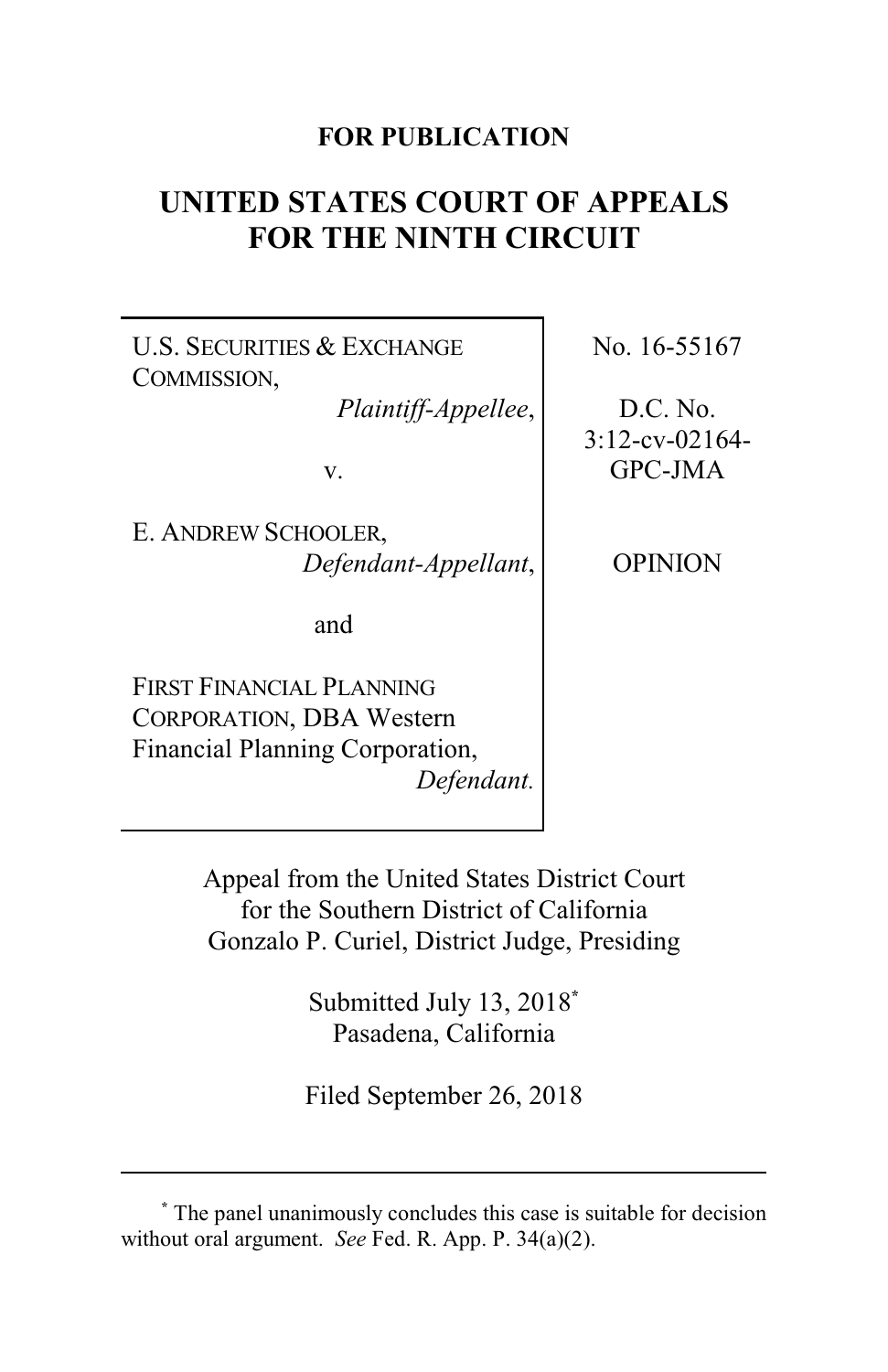Before: Sandra S. Ikuta and N. Randy Smith, Circuit Judges, and Stephen M. McNamee,**\*\*** District Judge.

Opinion by Judge N.R. Smith

## **SUMMARY\*\*\***

## **Securities Law**

The panel affirmed in part, and vacated in part, the district court's judgment in favor of the U.S Securities & Exchange Commission ("SEC") in a civil enforcement action alleging federal securities law violations brought against Louis Schooler and his company Western Financial Planning Corporation.

The panel affirmed the district court's core holding that the general partnership interests at issue were investment contracts and qualified as securities under federal law, and that Louis Schooler violated federal securities law by selling unregistered securities and defrauding his investors.

Louis Schooler died during the pendency of the appeal, and E. Andrew Schooler (as executor of the estate) replaced him as the named party on appeal. The panel vacated the civil penalty ordered by the district court in light of Louis

<sup>\*\*</sup> The Honorable Stephen M. McNamee, Senior United States District Judge for the District of Arizona, sitting by designation.

**<sup>\*\*\*</sup>** This summary constitutes no part of the opinion of the court. It has been prepared by court staff for the convenience of the reader.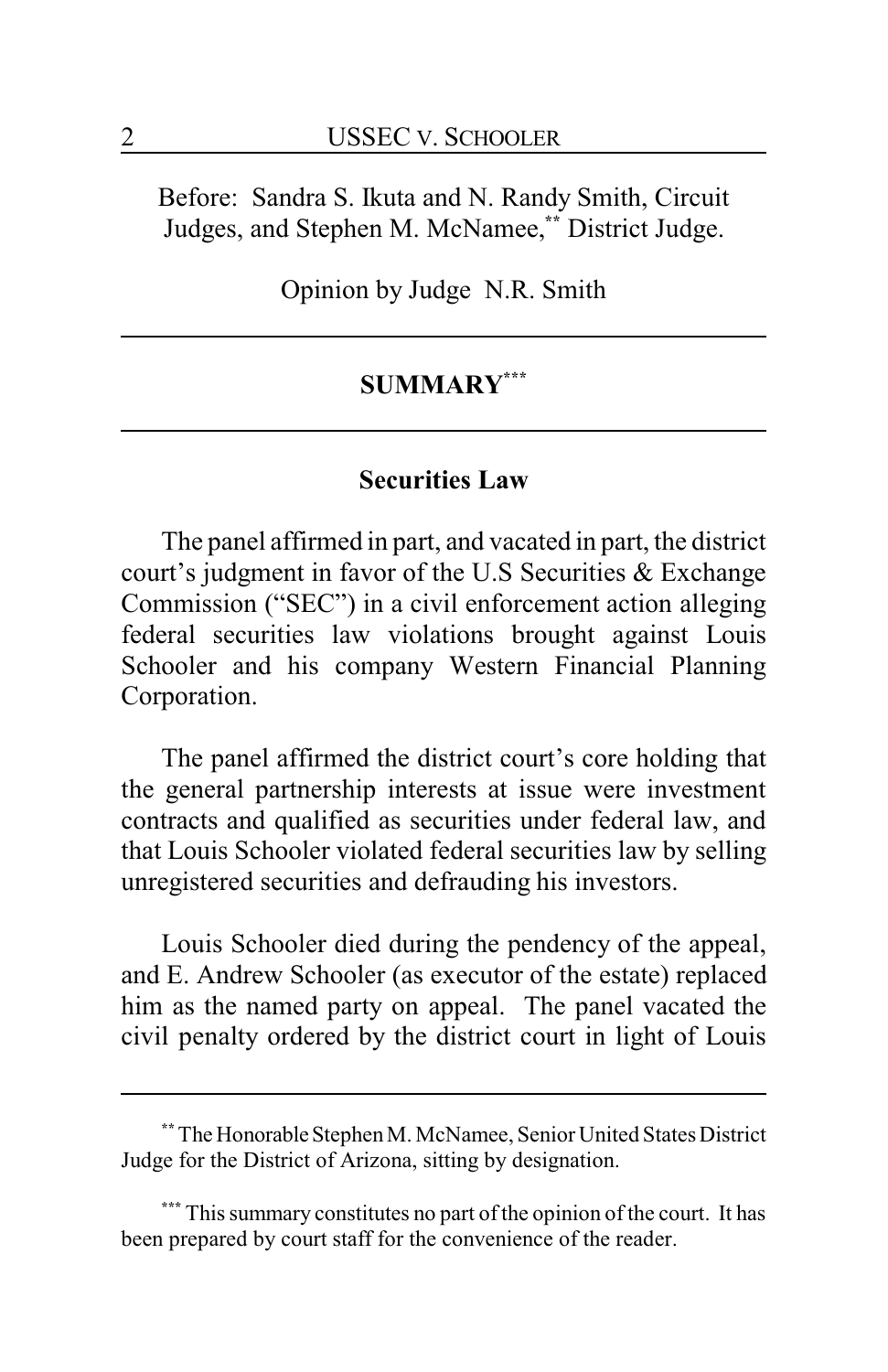Schooler's death. The panel also vacated and remanded the disgorgement order for reconsideration in light of the Supreme Court's decision in *Kokesh v. SEC*, 137 S. Ct. 1635 (2017), which altered the analysis for determining the limitations period applicable to disgorgement.

The panel affirmed the district court's judgment in all other aspects. The panel affirmed entry of summary judgment for the SEC on its claims under Section 17(a) of the Securities Act of 1933, Section 10(b) of the Securities and Exchange Act of 1934, and Rule 10b-5 thereunder.

## **COUNSEL**

Bryan C. Vess, Bryan C. Vess APC, San Diego, California; Philip H. Dyson, Law Office of Philip H. Dyson, Las Mesa, California, for Defendants-Appellants.

Stephen G. Yoder, Senior Litigation Counsel; John W. Avery, Deputy Solicitor; Robert B. Stebbins, General Counsel; Securities and Exchange Commission, Washington, D.C.; for Plaintiff-Appellee.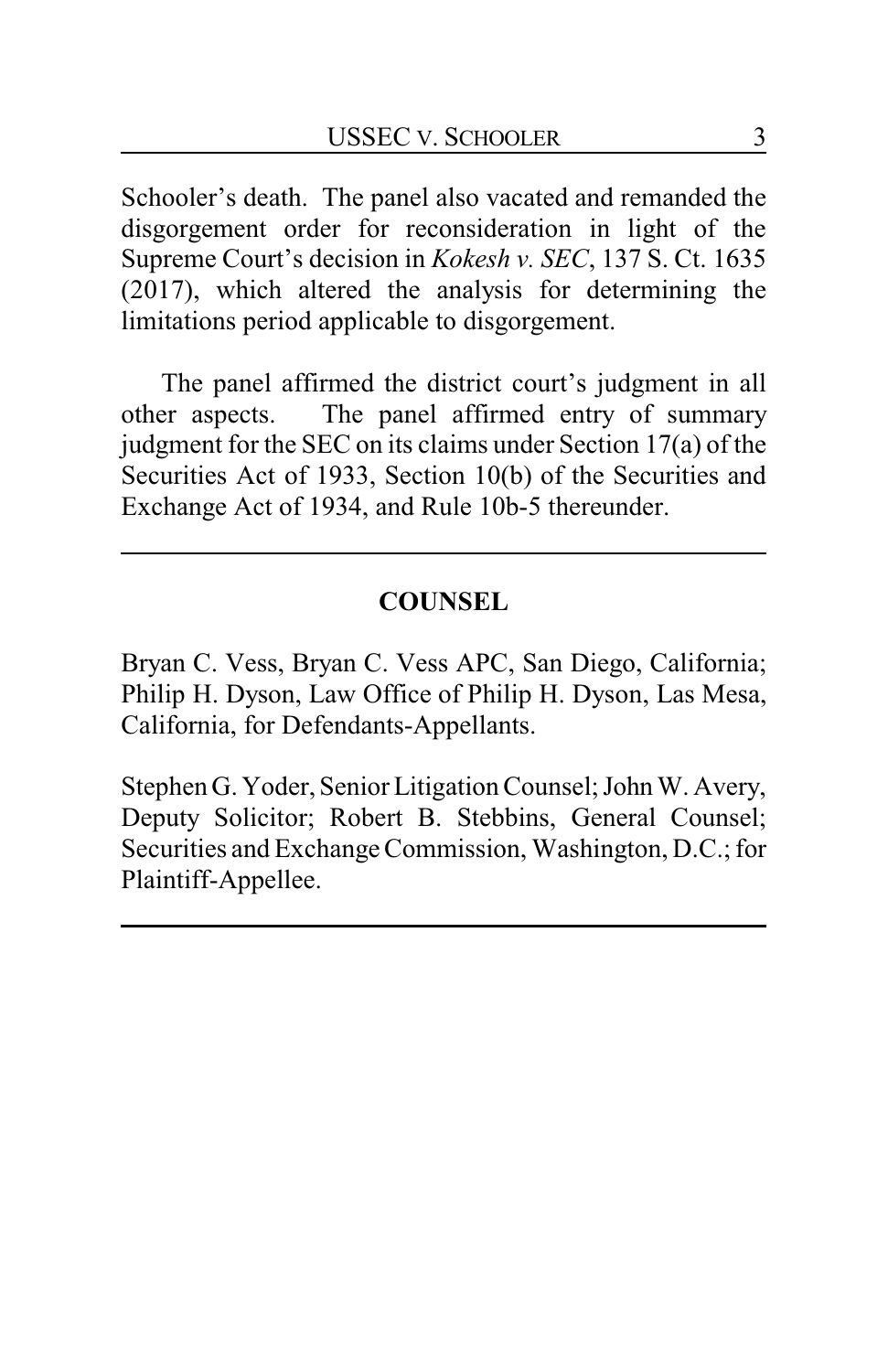#### **OPINION**

N.R. SMITH, Circuit Judge:

Dressing an investment contract in the trappings of a general partnership interest does not immunize that interest from the federal securities laws. Our standard for identifying an "investment contract" under federal securities law has long been "flexible rather than . . . static"; it "is capable of adaptation to meet the countless and variable schemes devised by those who seek the use of the money of others on the promise of profits." *See SEC v. W.J. Howey Co.*, 328 U.S. 293, 298–99 (1946). The undisputed facts establish that the general partnership interests at issue were stripped of the hallmarks of a general partnership and marketed as passive investments. Accordingly, we affirm the district court's core holding that the general partnership interests at issue qualify as securities under federal law and that Louis Schooler violated federal securities law by selling unregistered securities and defrauding his investors.

Louis Schooler died during the pendency of the appeal, but E. Andrew Schooler (as executor of his estate) replaced him as the named party on appeal. In light of Louis Schooler's death and intervening Supreme Court precedent, the Securities and Exchange Commission (SEC) acknowledges that several components of the district court's judgment require vacatur or remand. Specifically, we vacate the civil penalty ordered by the district court in light of Louis Schooler's death.<sup>1</sup> We also vacate and remand the

**<sup>1</sup>** To determine whether a monetary penalty abates upon a defendant's death we ordinarily examine whether the penalty is penal or civil in nature. *United States v. \$84,740.00 Currency*, 981 F.2d 1110, 1113 (9th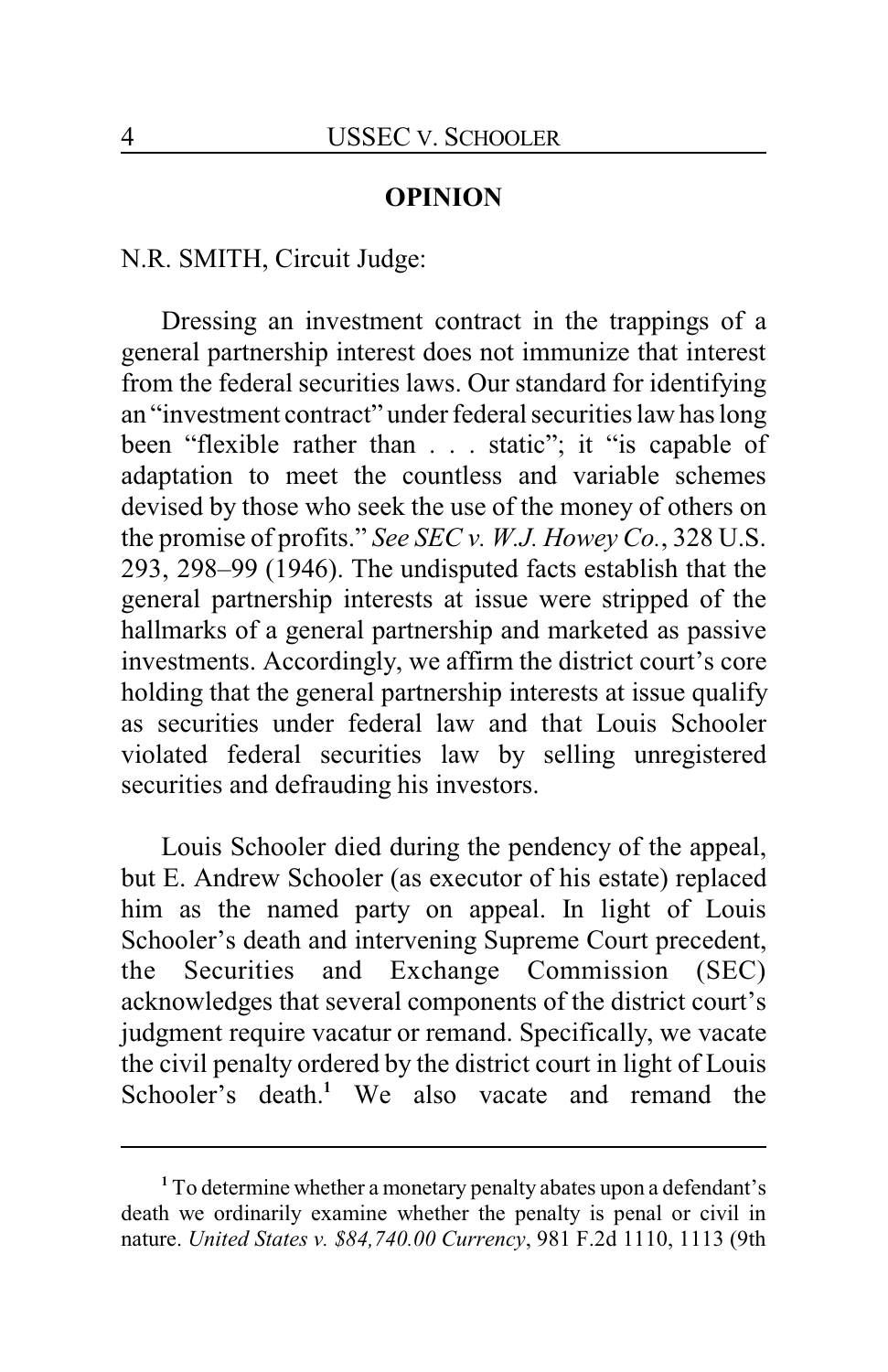disgorgement order for reconsideration in light of the Supreme Court's decision in *Kokesh v. SEC*, 137 S. Ct. 1635 (2017), which alters the analysis for determining the limitations period applicable to disgorgement. As noted above, we affirm the district court's judgment in all other respects.

I.

Between 1978 and 2012 (when the SEC filed suit), Louis Schooler individually and through his wholly owned company, First Financial PlanningCorporation d/b/a Western Financial Planning Corporation (Western),**<sup>2</sup>** engaged in the business of identifying tracts of land to purchase and sell to investors by means of general partnership interests. Through these alleged general partnership interests, each investor/partner would own a fractional interest in the parcels to hold as a speculative investment—in the hopes that the areas where the land was located would become developed and the value of the land would increase. Specifically, Schooler would identify a tract of land, purchase it in the name of his company, and then turn around and mark up the price (often by several multiples of the price originally paid)

**<sup>2</sup>** For convenience, we generally refer to the two principal defendants before the district court (Louis Schooler and his company, Western) collectively as "Schooler."

Cir. 1992). If it is a 'civil' penalty we examine whether the penalty "is [nonetheless] so punitive either in purpose or effect as to negate that intention." *Id.* Here the SEC affirmatively concedes that the \$1.05 million penalty "serve[s] no remedial purpose" and "should be vacated." Given the lack of adversary briefing on this issue, we accept the SEC's stipulation for purposes of this case and vacate the civil penalty, without deciding the ultimate merits of the issue.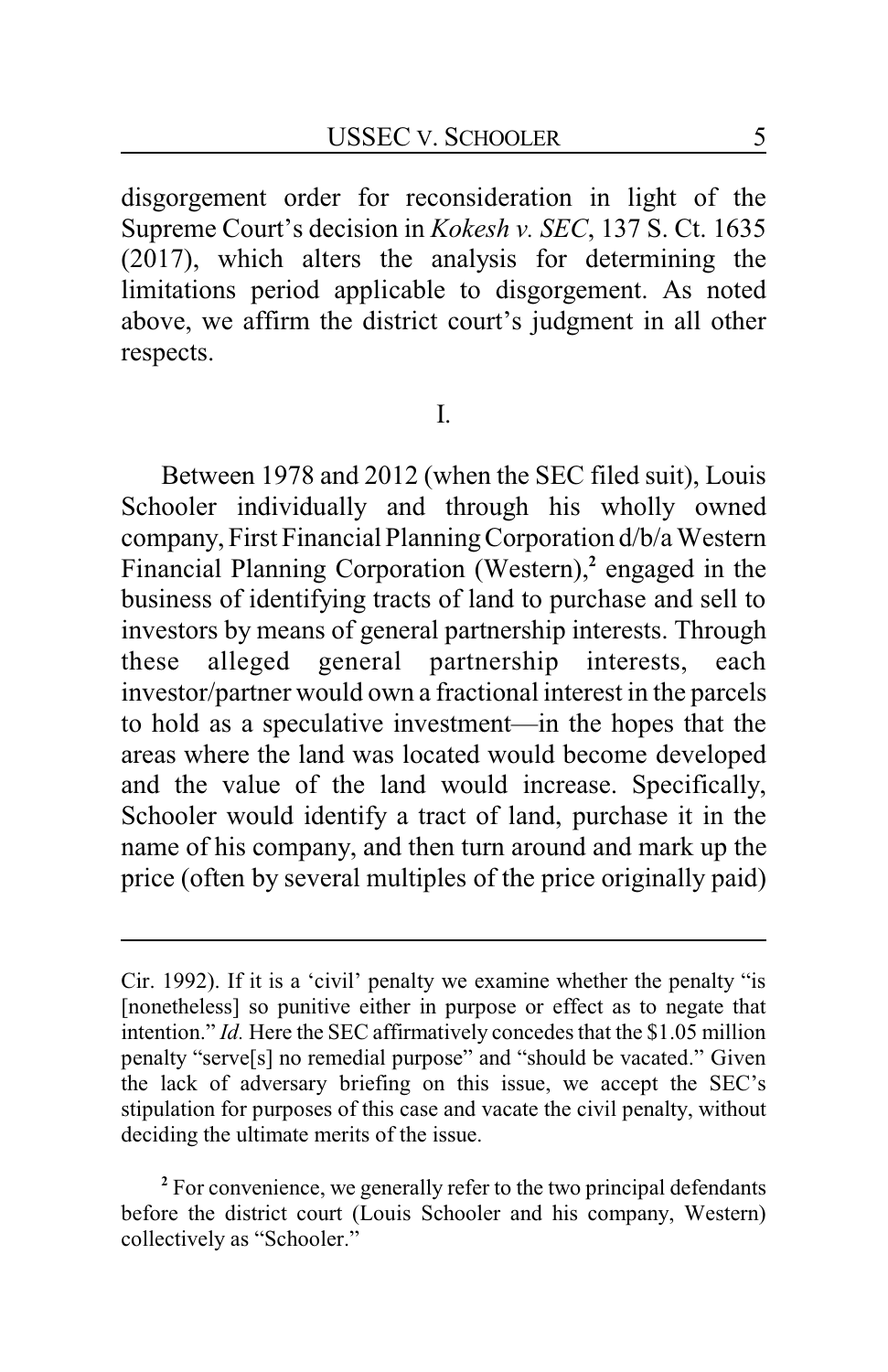to sell the land to investors. Schooler sold interests in a general partnership to the investors that would collectively hold the land (typically with several other general partnerships). Schooler marketed these general partnership interests to individuals across the United States and ultimately sold 3,400 such interests over the lifetime of the operation.

In 2012, the SEC brought suit asserting a host of federal securities law violations. The SEC sought a temporary restraining order (TRO) and the appointment of a receiver. The district court granted a TRO and eventually converted the order to a preliminary injunction. The parties litigated the case through summary judgment, where the district court granted the SEC's summary judgment motions and denied Schooler's. This appeal followed.

#### II.

"We review the district court's grant of summary judgment de novo." *SEC v. CMKM Diamonds, Inc.*, 729 F.3d 1248, 1255 (9th Cir. 2013). In conducting this review, we take all facts and reasonable inferences therefrom in the light most favorable to the nonmoving party and determine whether disputed issues of material fact preclude summary judgment. *See id.*

#### III.

Here, we deal with federal securities laws regulating investment contracts. 15 U.S.C.  $\S$  77b(a)(1); 15 U.S.C. § 78c(a)(10). The term "investment contract" has long "been broadly construed . . . so as to afford the investing public a full measure of protection." *See SEC v. W.J. Howey Co.*,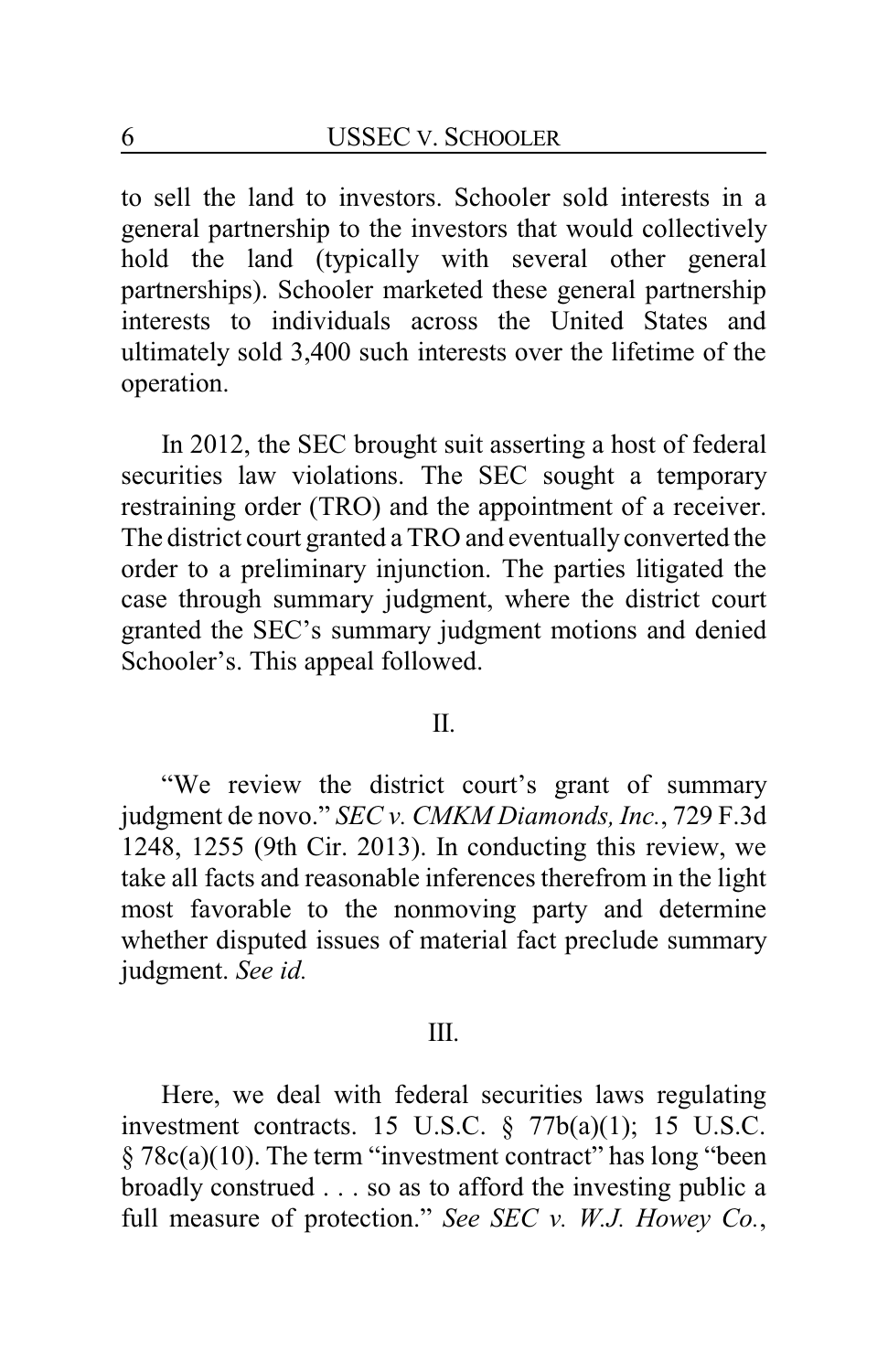328 U.S. 293, 298 (1946). Accordingly, "an investment contract for purposes of the Securities Act means a contract, transaction or scheme whereby a person invests his money in a common enterprise and is led to expect profits solely from the efforts of the promoter or a third party, it being immaterial whether the shares in the enterprise are evidenced by formal certificates or by nominal interests in the physical assets employed in the enterprise." *Id.* at 298–99.

The "touchstone" of this standard "is the presence of an investment in a common venture premised on a reasonable expectation of profits to be derived from the entrepreneurial or managerial efforts of others." *United Hous. Found., Inc. v. Forman*, 421 U.S. 837, 852 (1975). The standard is "flexible rather than . . . static" and "is capable of adaptation to meet the countless and variable schemes devised by those who seek the use of the money of others on the promise of profits." *Howey*, 328 U.S. at 299. Accordingly, the Supreme Court's use of the phrase "solely from the efforts of the promoter or a third party" has not been literally applied to innoculate any scheme that nominally purports to afford investors power or responsibility to advance the common enterprise. *E.g.*, *Forman*, 421 U.S. at 853 n.18 (noting that the "leasehold rights" sold were "purely an incidental consideration in the transaction" where "exploratory drillings gave investments 'most of their value and all of their Lure'" (quoting *SEC v. C.M. Joiner Leasing Corp.*, 320 U.S. 344, 348–49 (1943))); *SEC v. Rubera*, 350 F.3d 1084, 1091–92 (9th Cir. 2003) ("We have rejected a strict interpretation of this prong in favor of a more flexible focus on 'whether the efforts made by those other than the investor are the undeniablysignificant ones, those essential managerial efforts which affect the failure or success of the enterprise."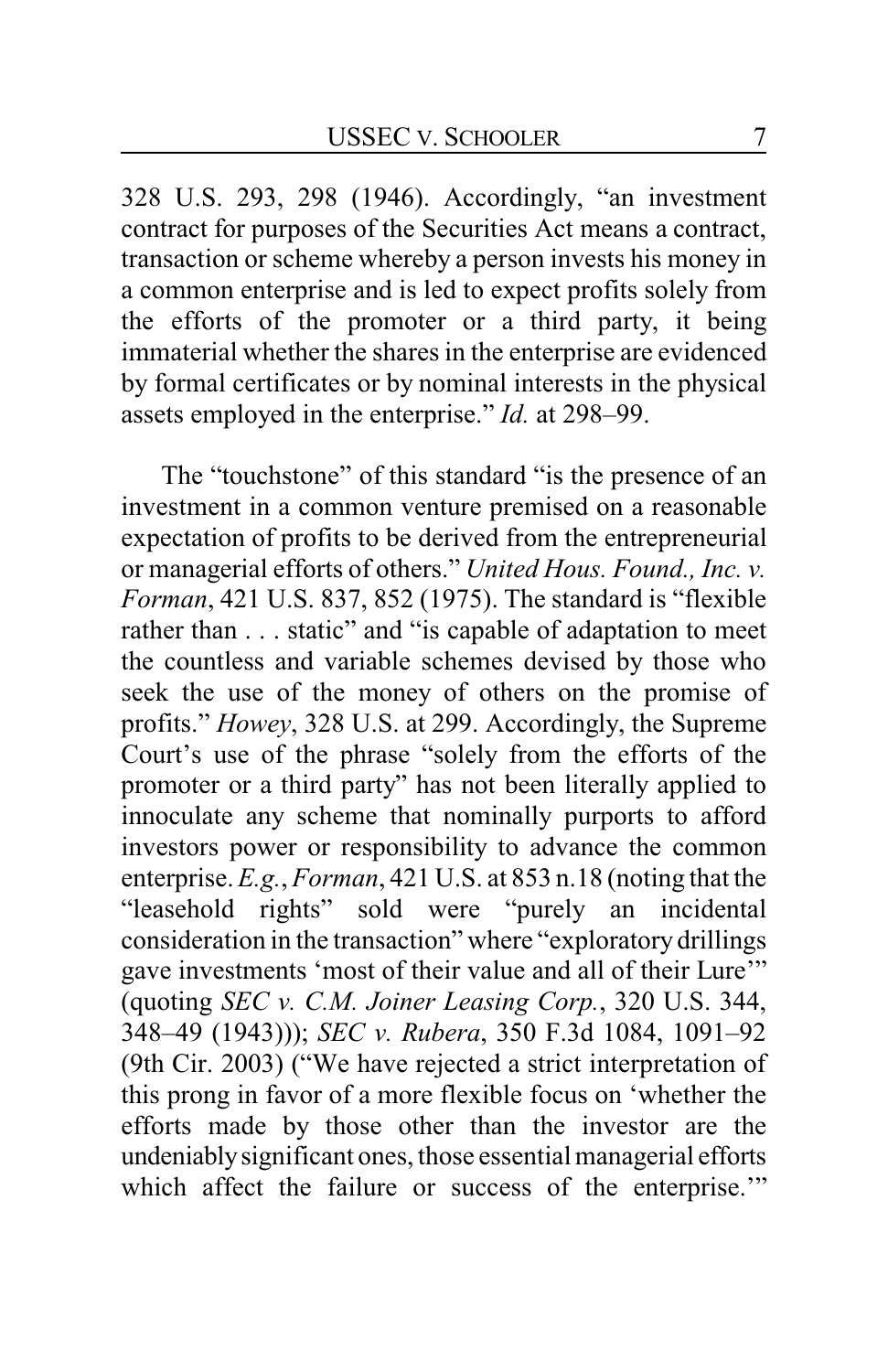(quoting *SEC v. Glenn W. Turner Enters.*, 474 F.2d 476, 482 (9th Cir. 1973))).

We must here determine whether the general partnership interests Schooler sold qualify as investment contracts governed by federal securities law. A traditional general partnership implies a joint endeavor in which all partners share in the control and management of the enterprise and advancement of the collective profit effort. *See Williamson v. Tucker*, 645 F.2d 404, 423–24 (5th Cir. 1981); *see also Hocking v. Dubois*, 885 F.2d 1449, 1460–61 (9th Cir. 1989) (en banc) (reaffirming that *Williamson* has been adopted in the Ninth Circuit). Where such an arrangement was anticipated at the outset, *e.g.*, *Williamson*, 645 F.2d at 424 n.14 (noting the timing requirement that "reliance on the manager" must be shown to be "an understanding in the original transaction, and not some subsequent decision to delegate partnership duties"), and is not illusory in practice, *id.* at 422–24, investment in a general partnership is not a security. *See id.* at 422–26.

We have adopted the three factors articulated in *Williamson v. Tucker* (any one of which is sufficient) to establish that a general partnership should be treated as a security when:

> (1) an agreement among the parties leaves so little power in the hands of the partner or venturer that the arrangement in fact distributes power as would a limited partnership; or (2) the partner or venturer is so inexperienced and unknowledgeable in business affairs that he is incapable of intelligently exercising his partnership or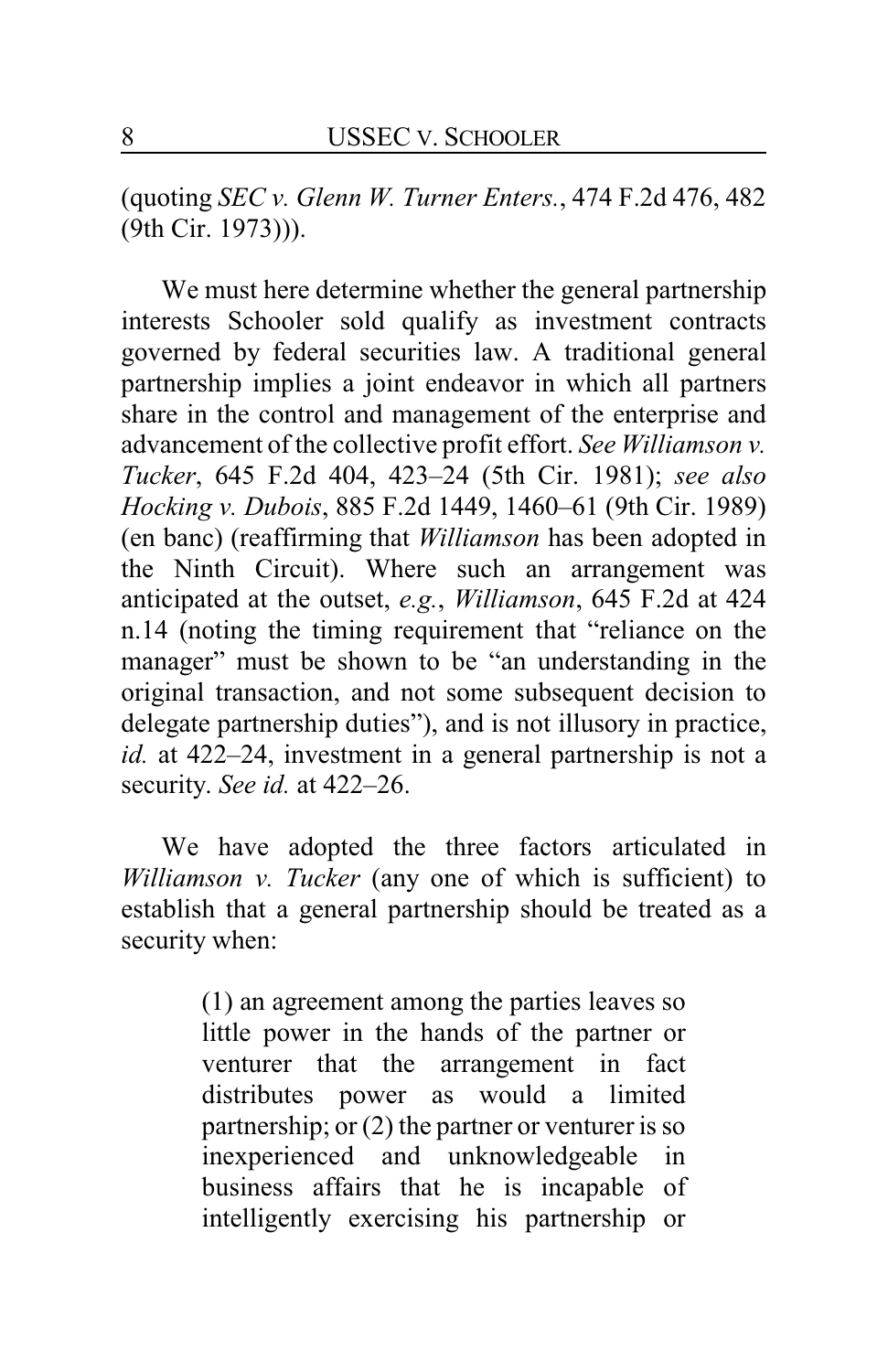venture powers; or (3) the partner or venturer is so dependent on some unique entrepreneurial or managerial ability of the promoter or manager that he cannot replace the manager of the enterprise or otherwise exercise meaningful partnership or venture powers.

*Hocking*, 885 F.2d at 1460 (quoting *Williamson*, 645 F.2d at 424). These factors are not exhaustive. *Id.* ("Of course, under different facts or legal arrangements other factors might give rise to such a dependence on the promoter or manager that exercise of control would be effectively precluded.").

## IV.

Applying these principles, the district court correctly determined that the general partnership interests in this case were investment contracts governed by federal securities law. The district court primarily rested its decision on the fact that investors placed their money with Schooler significantly before their general partner interests (and associated powers) became effective. The district court characterized this circumstance as complying with the first *Williamson* factor, but it also noted that, whether this fact fit squarely within the first factor, it nonetheless found it to be an important other factor establishing dependence on Schooler. The district court also analyzed the second and third *Williamson* factors but ultimately concluded that, although the SEC had submitted significant undisputed facts to support these factors, the record was not sufficient to establish these factors as a matter of law.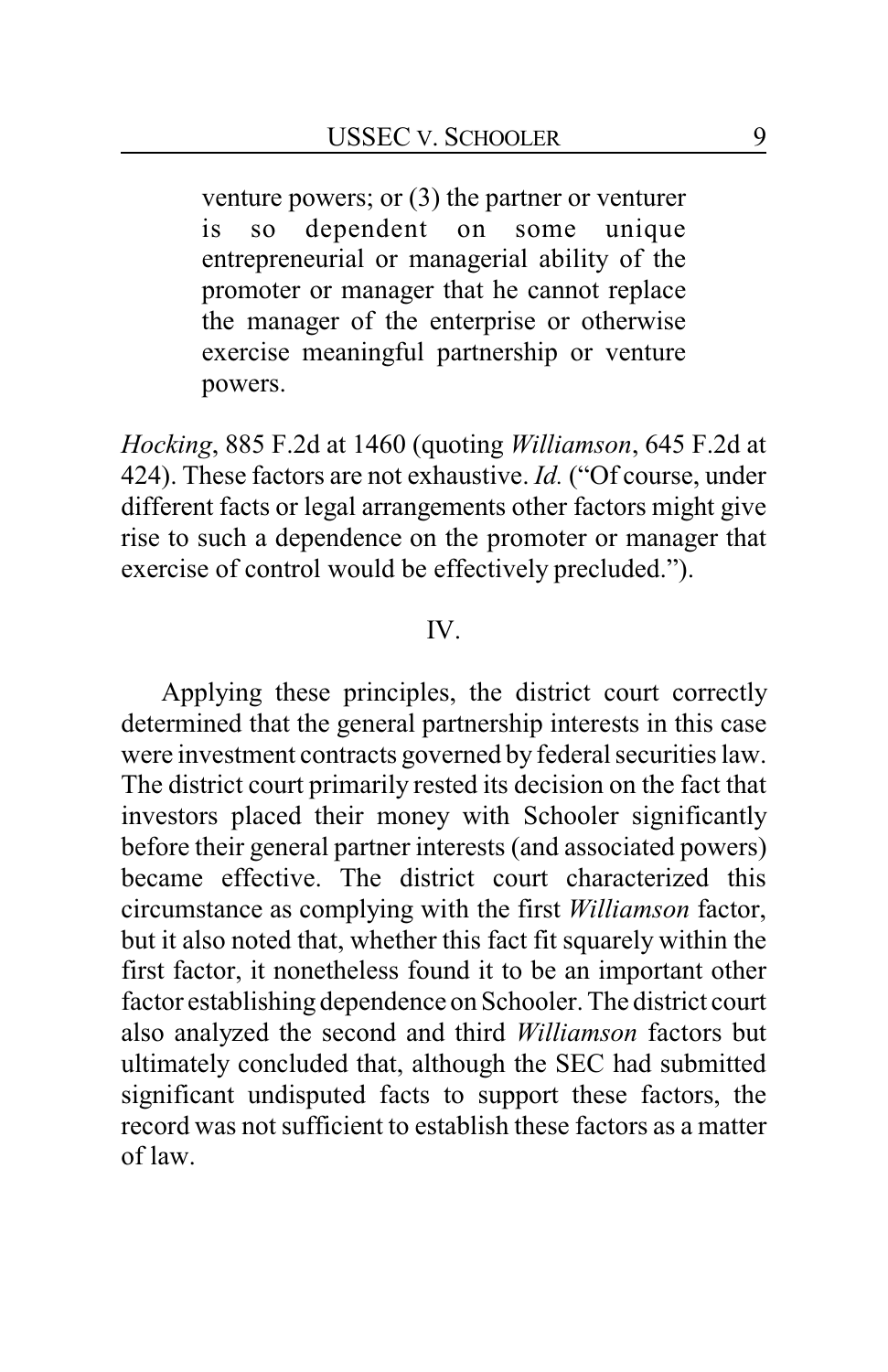The district court treated each of the *Williamson* factors as an issue for summary judgment. However, the *Williamson* factors are not in fact distinct 'claims' or 'issues' that need be decided individually for summary judgment purposes. These factors are simply heuristics useful in answering the ultimate question of whether a general partnership interest should be considered an investment contract for purposes of federal securities laws.

Even giving Schooler the benefit of all reasonable inferences, the collective force of the following undisputed facts identified by the district court establish as a matter of law that the general partnership interests in this case were securities under federal law. First, the facts establish beyond dispute that Louis Schooler, personally and through Western, exercised near total control over the investments between receipt of investor payments and execution of the partnership agreements. Unlike a traditional general partnership, the partnership agreements in this case were not effective upon delivery of investor funds. Rather, the agreement stated that it became effective upon the date identified (and intentionally left blank) on the first page of the partnership agreement. Because the agreements were not yet effective, investors had no power to control their investments during this period. Yet, it was during this precise time that nearly all meaningful decisions were made that would determine the success or failure of the investment. Schooler controlled how many interests to market and sell in each partnership, diluting the power of partners by selling a large number of interests in each general partnership. Schooler determined the properties to purchase and the price the partnerships would pay. He determined how many different general partnerships to include as co-tenants of a single property. Likewise, Schooler determined when to close the final partnership and establish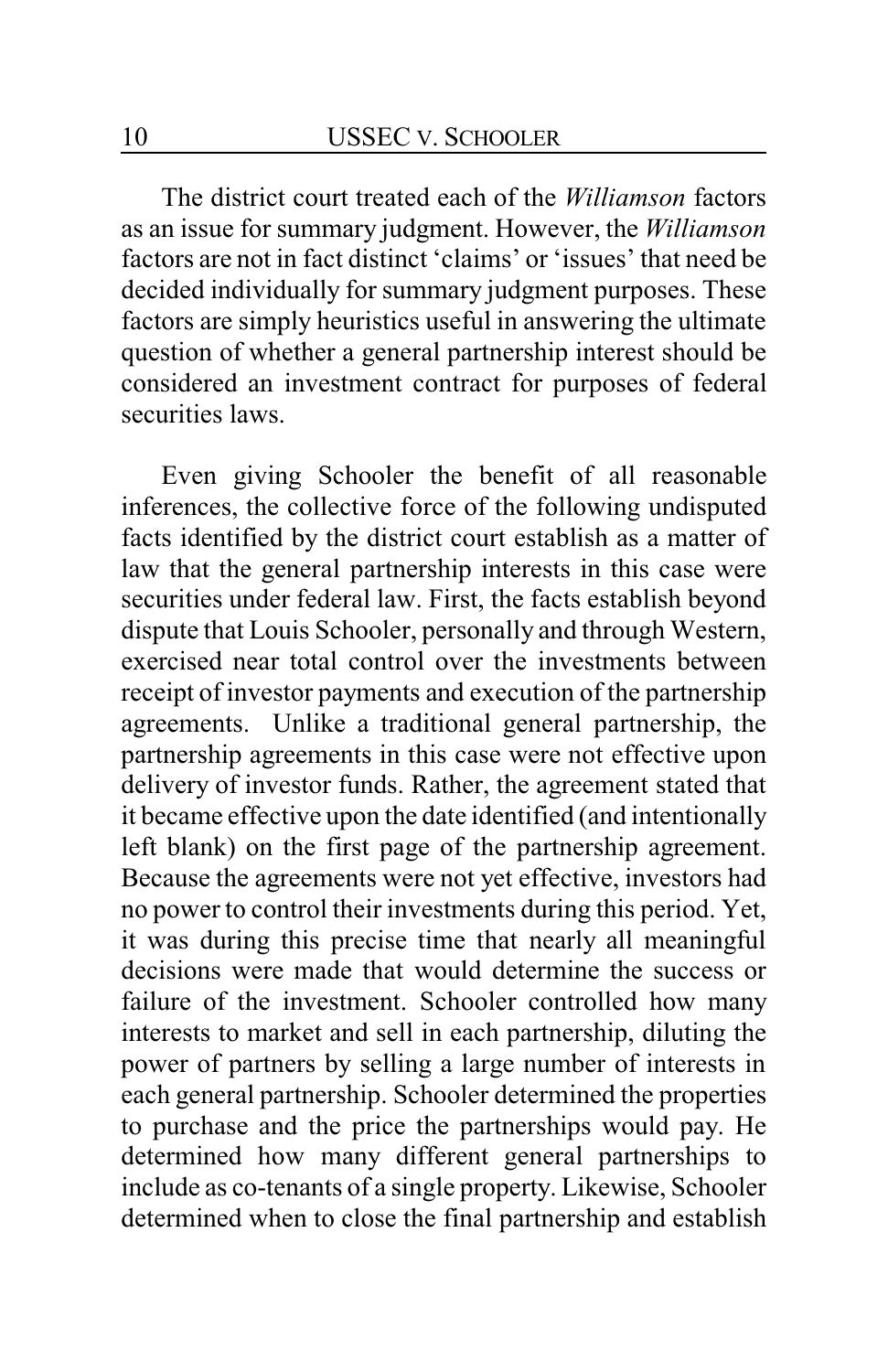the co-tenancyarrangements. During this critical period, 93% of the investors' money was expended—without any opportunity for investor input or control.

By the time Schooler executed the partnerships by filling in the effective date, there was little that could be done to determine the success or failure of the investment. At the time of execution, general partners were transferred fractional interests in land and could do little more than hope that the land would appreciate in value substantially more than the ongoing maintenance expenses Schooler charged. An investment in land for long-term holding is inherently speculative, as expressly noted in the partner representations. Nonetheless, decisions about what property to purchase and how much to pay for it are among the most important decisions in determining the success of the investment. In this scheme, general partners had no real control over these decisions.

Further, once the partnership agreements were executed and co-tenancies established, Louis Schooler acknowledges that it was "potentially unworkable" for partners to exercise their powers to jointly manage the parcels. Louis Schooler and his associates at Western meanwhile exercised all practical authority in the operation of the partnership, having defaulted authority to themselves and hand-picked signatory partners. From the viewpoint of investors, this passive arrangement was what many expected—having been lured in by the promise of Schooler's expertise in finding parcels and directing when they should be sold. Under these circumstances the SEC made a clear showing that investors "were prevented from exercising their powers" as general partners. *Cf. Matek v. Murat*, 862 F.2d 720, 731–32 (9th Cir. 1988) (finding a general partnership not a security where no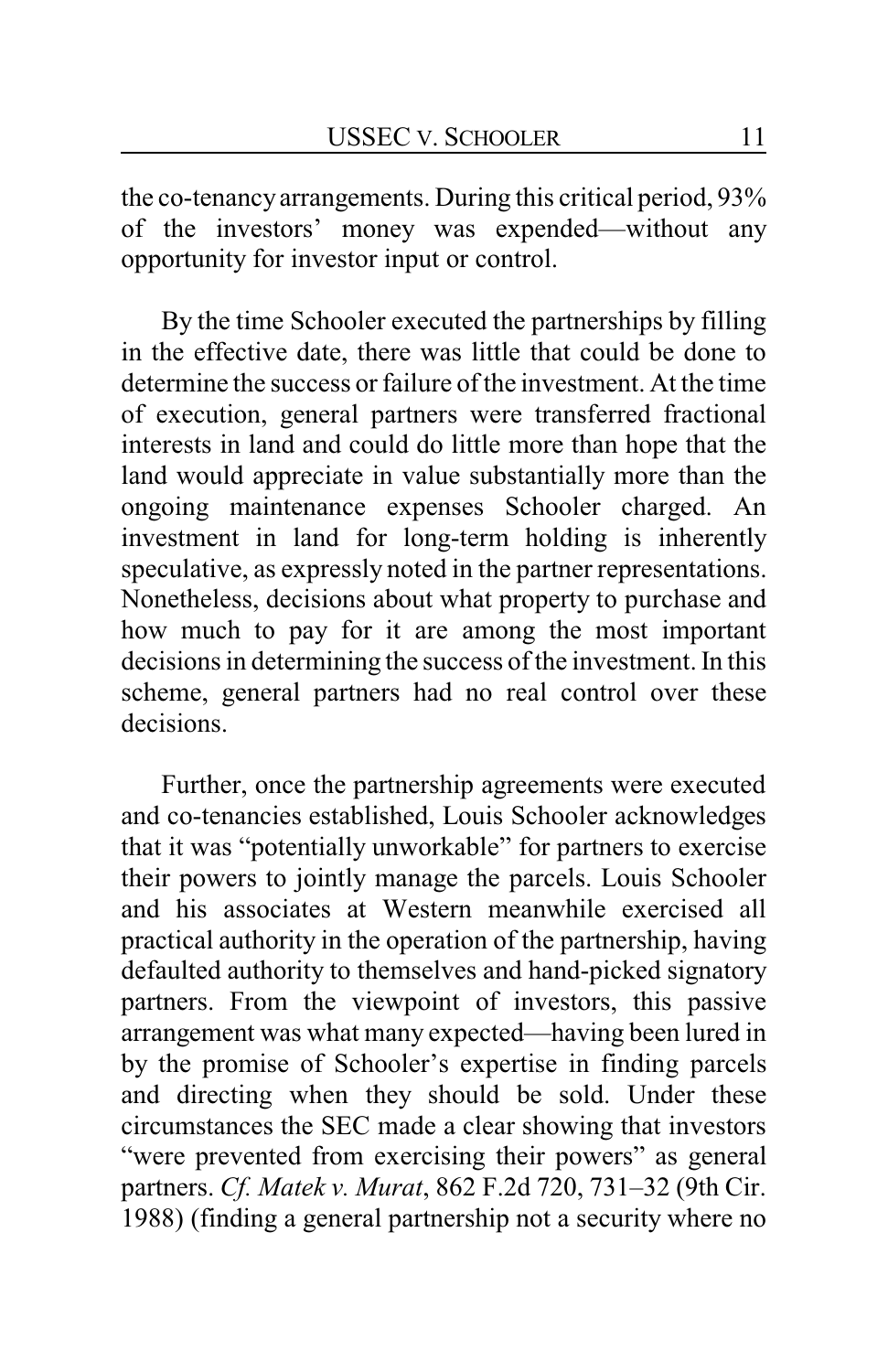practical impairment to exercising partnership authority had been shown), *abrogated on other grounds by Koch v. Hankins*, 928 F.2d 1471 (9th Cir. 1991).

Andrew Schooler cites a series of cases for the proposition that the first *Williamson* factor is limited to taking the partnership documents at face value. But there is an obvious flaw in this argument—the effective date was on the very first page of the partnership agreement and it unambiguously articulated that the agreement (including all of the shared authority and control) did not become effective until the date indicated (and originally left blank). Nothing in the California code overrides the parties' express agreement that the partnership not begin until the date identified on the face of the agreement. *See* Cal. Corp. Code §§ 16101(9), 16202(a) (defining a partnership as an "association of two or more persons to carry on as coowners a business for profit"). Even if a partnership arose in the interim, there was no mechanism in place for partners to exercise any control over the arrangement during this critical time period. Accordingly, the district court did not err in awarding summary judgment to the SEC and concluding that the general partnership interests were securities.

#### V.

We likewise affirm the district court's determination that Schooler sold unregistered securities in violation of federal law. Schooler essentially conceded to the district court that his sales of general partnership interests failed to meet the securities registration requirements of Section 5. *See* 15 U.S.C. §§ 77e(a), 77e(c); *Greenwood v. FAA*, 28 F.3d 971, 977 (9th Cir. 1994) (holding that courts will not "manufacture arguments for an appellant, and a bare assertion does not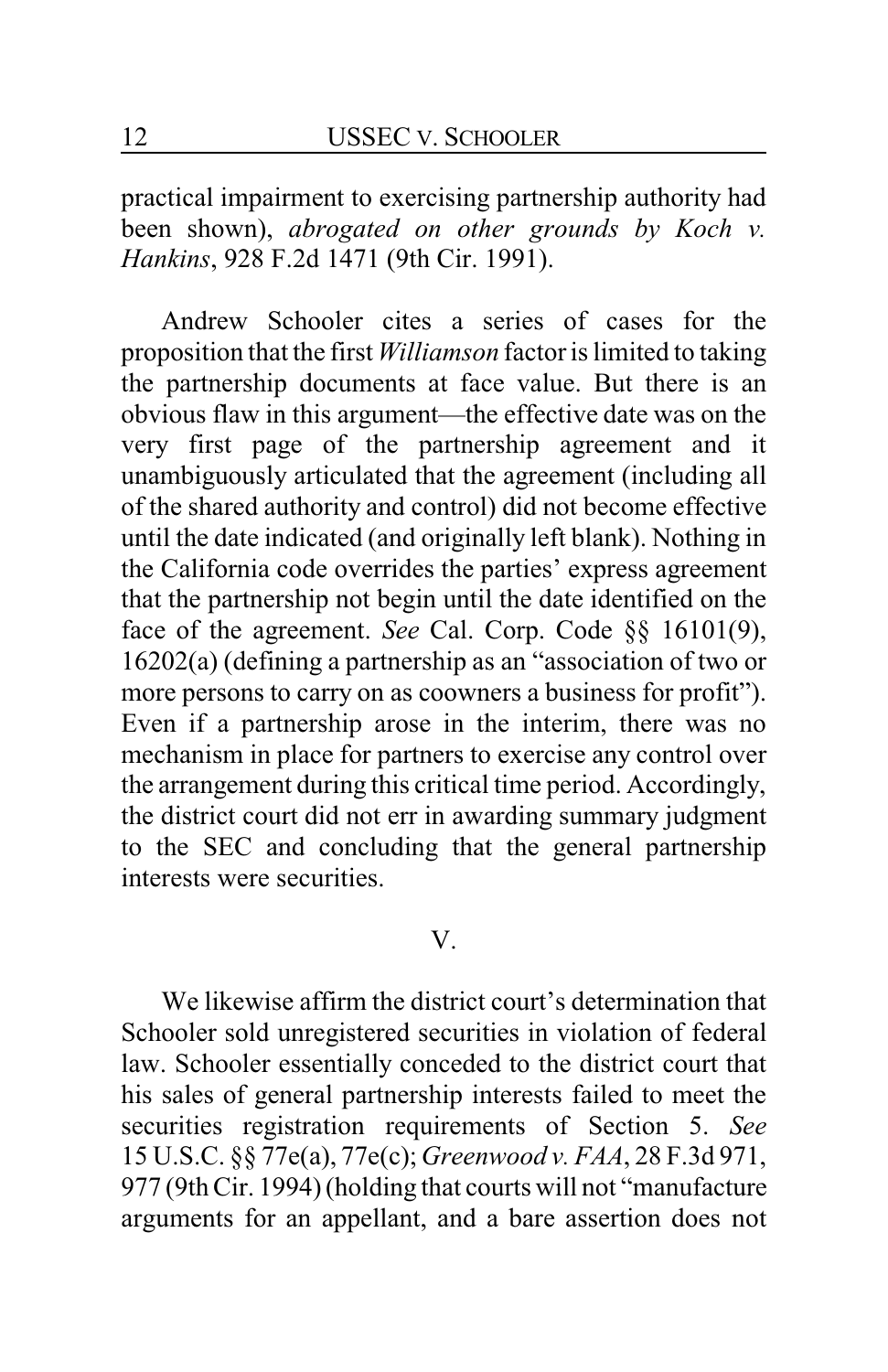preserve a claim"). Schooler's only defense rested on a claimed exemption to the registration requirements under Rule 506(b) of the Securities Act, see 17 C.F.R. § 230.506.**<sup>3</sup>** However, the district court rejected this affirmative defense, because (among other reasons) the court concluded that all of the sales of general partnership interests were an integrated offering and exceeded the 35 investor limit for the exemption. 17 C.F.R.  $\S$  230.506(b)(2)(i). In reaching its decisions the district court analyzed the five factors outlined in 17 C.F.R. § 230.502(a):

> (a) Whether the sales are part of a single plan of financing;

> (b) Whether the sales involve issuance of the same class of securities;

> (c) Whether the sales have been made at or about the same time;

> (d) Whether the same type of consideration is being received; and

> (e) Whether the sales are made for the same general purpose.

**<sup>3</sup>** Under Rule 506(b), securities are exempt from registration if they are private offerings. 15 U.S.C. § 77d(2). A security qualifies as a private offering if there are fewer than 35 non-accredited investors of securities in the offering, and each non-accredited investor has "such knowledge and experience in financial and business matters that he is capable of evaluating the merits and risks of the prospective investment." 17 C.F.R.  $§$  230.506(b)(2).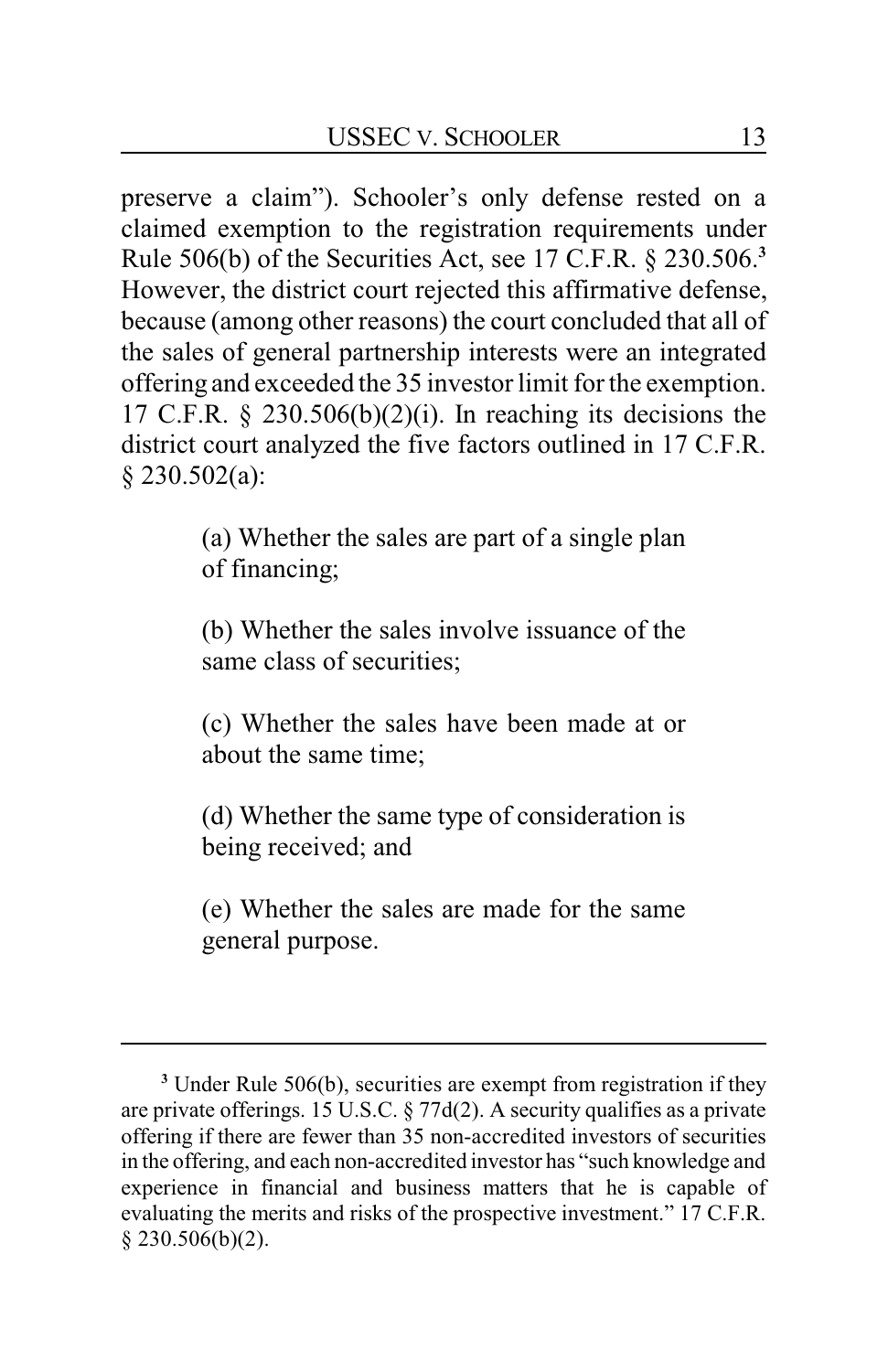The district court concluded that this case was analogous to *SEC v. Murphy*, 626 F.2d 633 (9th Cir. 1980), where the court found that "[t]he separation in time from one system offering to the next suggest[ed] that the offerings were not integrated, but that [this] factor [was] heavily outweighed by the remaining considerations." *Id.* at 646.

On appeal, Schooler fails to engage with the district court's analysis and to explain why the four remaining factors do not outweigh the timing factor. Instead, he again articulates that the offerings occurred over a long period of time and makes additional arguments unrelated to any of the factors. Accordingly, he has waived argument on this issue. *Greenwood*, 28 F.3d at 977. The district court correctly determined that all but the timing factor weighed in favor of finding an integrated offering. All of the offerings were used to finance Western's acquisition of land for the partnerships, each involved the issuance of general partner interests in exchange for cash, and all were for the purpose of holding real estate in hope of subsequent appreciation. *Murphy* supports the district court's conclusion that all sales were part of an integrated offering even though the offerings were not made at the same time, 626 F.2d at 646, and Schooler identifies no authority to the contrary.

Moreover, Schooler presents no due process violation. Schooler argues that his due process rights were violated by the district court's decision to amend its order after the SEC filed an amended summary judgment motion. This argument fails because the parties had full opportunity to brief and argue the only issue on which the district court amended its opinion—who bears the burden of producing sufficient facts to establish a genuine issue for trial on exemptions. Schooler can establish no prejudice, because he does not argue that the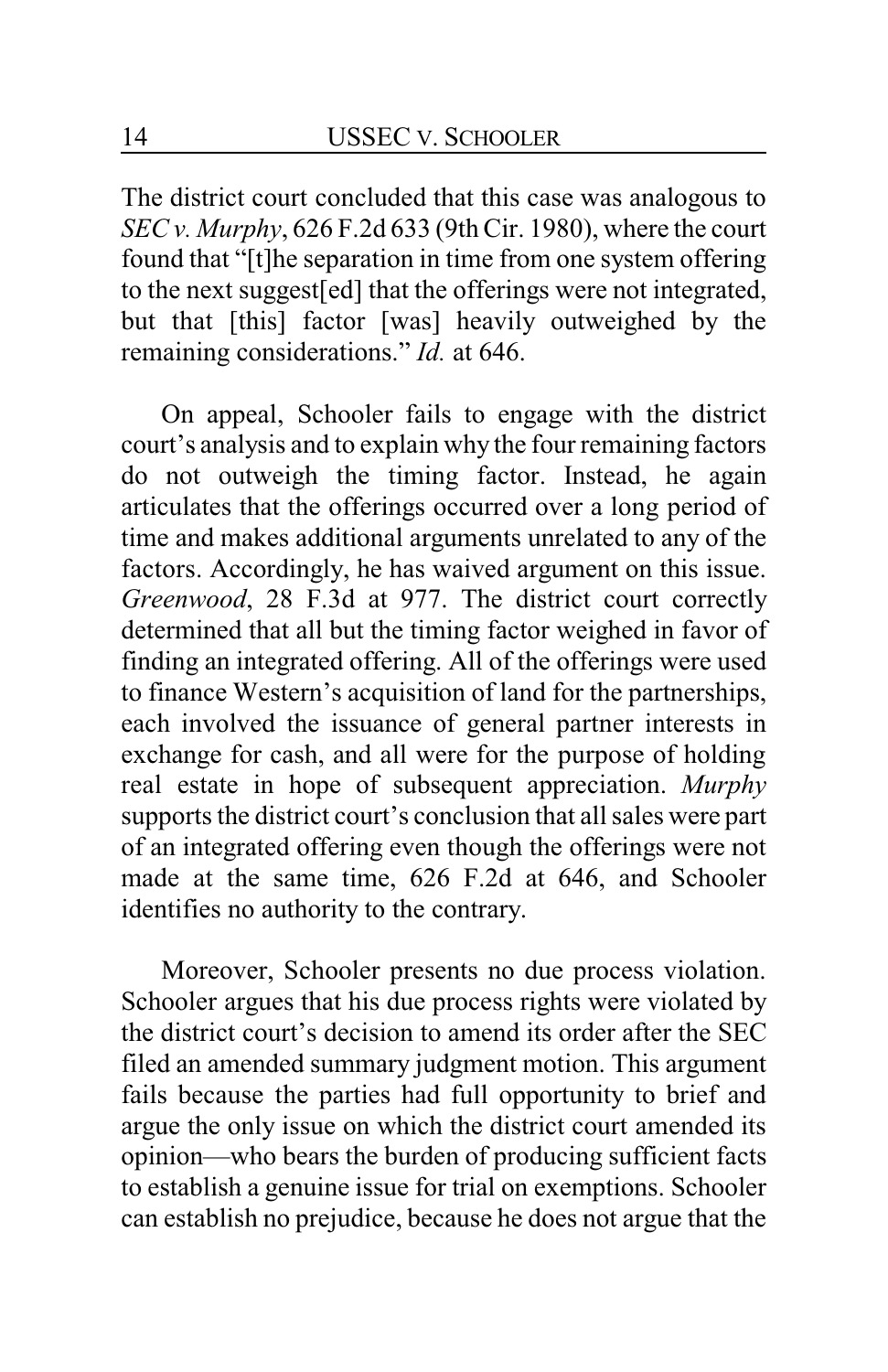district court's resolution of this legal issue was erroneous. Without prejudice, Schooler has not established a due process violation. *SEC v. Am. Capital Invs., Inc.*, 98 F.3d 1133, 1147 (9th Cir. 1996), *abrogated on other grounds by Steel Co. v. Citizens for a Better Env't*, 523 U.S. 83 (1998).

Additionally, Schooler argues that his reliance on advise of counsel excuses his failure to comply with registration and disclosure requirements, but this too fails. By not raising it before the district court, Schooler waived this issue for appeal. *Campbell v. Burt*, 141 F.3d 927, 931 (9th Cir.1998) (deeming issues not raised before the district court to be waived). Moreover, Schooler's briefing fails to identify any basis for excusing the waiver. We will not make arguments for him. *Greenwood*, 28 F.3d at 977. On the merits, the defense likewise fails because "Section 5 is a strict liability statute" so "good faith reliance on counsel" cannot "preclude liability under the statute." *SEC v. CMKM Diamonds, Inc.*, 729 F.3d 1248, 1256 n.6 (9th Cir. 2013).

#### VI.

Lastly, we affirm the entry of summary judgment in favor of the SEC on its claims under Section 17(a) of the Securities Act, Section 10(b) of the Exchange Act, and Rule 10b-5 thereunder. To establish this violation, the SEC must demonstrate that Schooler made a materially misleading misrepresentation or omission in connection with the offer or sale of a security in interstate commerce and with the requisite scienter. *SEC v. Phan*, 500 F.3d 895, 907–08 (9th Cir. 2007). The district court correctly concluded that the SEC established these elements based on the undisputed evidence that Schooler represented to investors that the value of the "Stead property" was \$2.50 per square foot. Instead,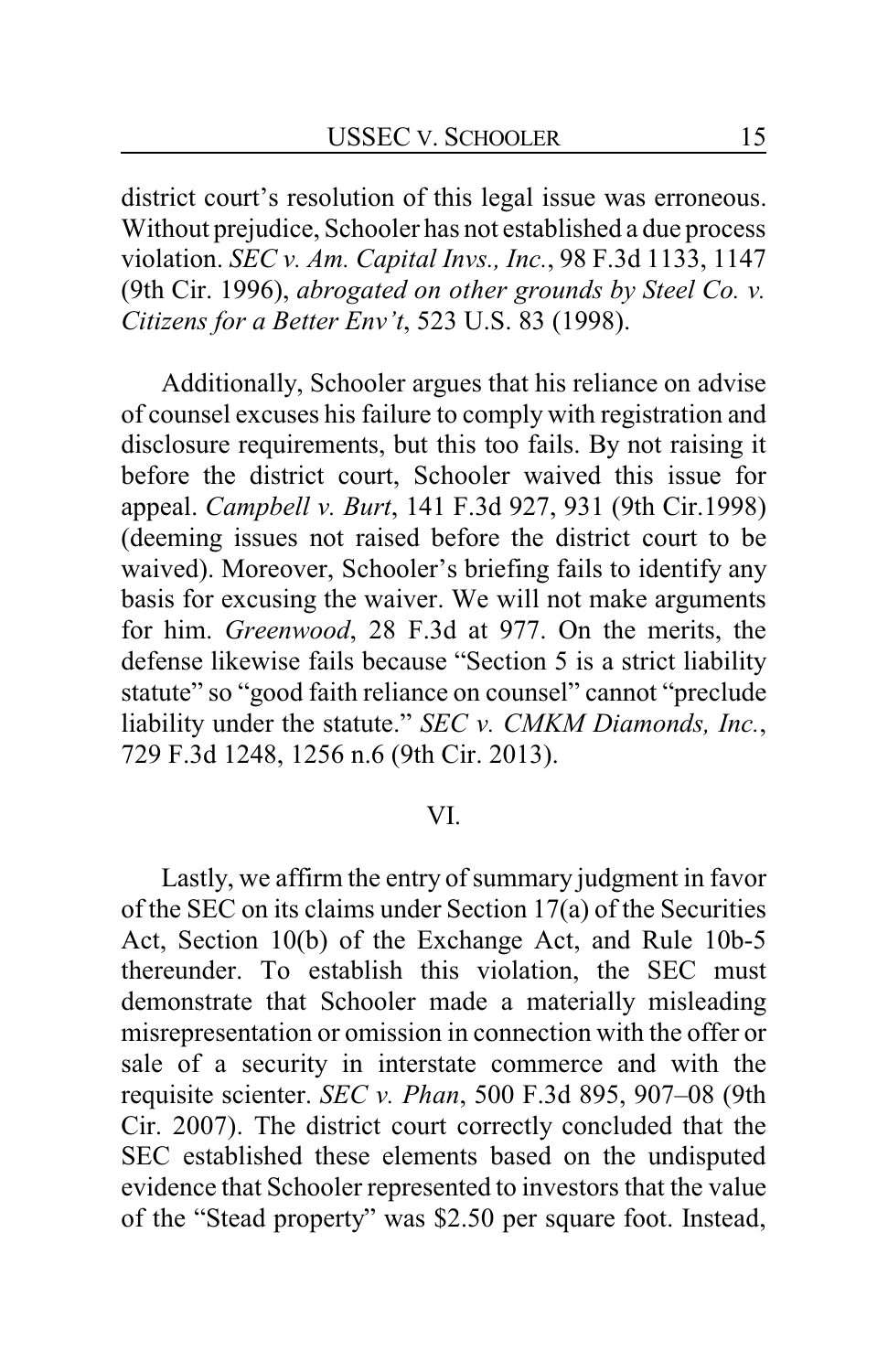Western had recently purchased the property for \$0.40 per square foot and the propertywas appraised at just under \$1.00 per square foot (when the value of water rights was taken into account). This misrepresentation was "so obviously important to an investor, that reasonable minds cannot differ on the question of materiality." *TSC Indus., Inc. v. Northway, Inc.*, 426 U.S. 438, 450 (1976) (citation omitted).

Schooler's only defense is good faith reliance on the advice of counsel. Yet, the district court concluded that Schooler had failed to meet his burden in establishing his defense with respect to the Stead property. Specifically, the court found no evidence to establish that Schooler "made a complete disclosure to counsel" by informing counsel that their advertising included representations as to the fair market value of particular parcels. *SEC v. Goldfield Deep Mines Co. of Nev.*, 758 F.2d 459, 467 (9th Cir. 1985) (identifying complete disclosure as an element of the affirmative defense of reliance on counsel). On appeal, Schooler cites no record evidence to rebut the district court's finding. Schooler's cited pages make the conclusory assertion that disclosure was complete, but they do not identify any evidence to support the conclusory allegation. Accordingly, we affirm entry of summary judgment for the SEC on the securities fraud claim.

#### VII.

In sum, we **AFFIRM** the district court's judgment against Louis Schooler with only two exceptions acknowledged by the SEC. Specifically, we **VACATE** the civil penalty on account of Louis Schooler's death, and we **VACATE** the disgorgement award and **REMAND** for reconsideration of the appropriate disgorgement in light of *Kokesh v. SEC*, 137 S. Ct. 1635 (2017). In all other respects, the district